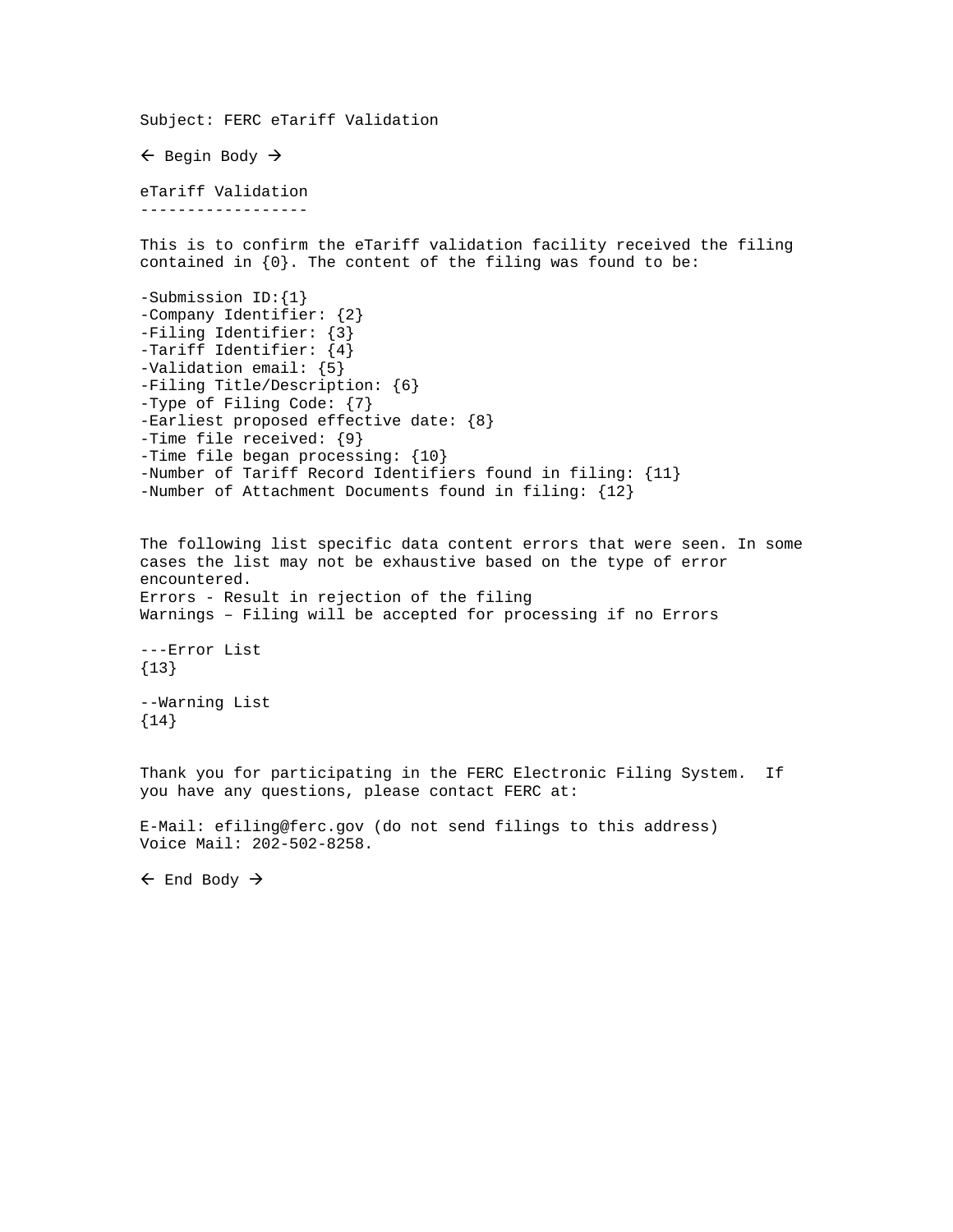Subject: FERC Rejection of Filing Notice  $\leftarrow$  Begin Body  $\rightarrow$ Notice of Rejection ------------------- We have reviewed the electronic filing that you submitted to the Federal Energy Regulatory Commission (FERC) Electronic Filing Program and have determined that we cannot process your electronic submission. This is in reference to the filing contained in  $\{0\}$ . The content of the filing was found to be: -Submission ID:{1} -Company Identifier: {2} -Tariff Identifier: {3} -Type of Filing Type code: {4} -Filing Title/Description: {5} -Signed by: {6} The following is a list of specific data content errors that were seen. In some cases the list may not be exhaustive based on the type of error encountered. Warnings do not result in a rejection of the filing. ---Error List {7} --Warning List {8}

You may resubmit your filing once you have made the corrections identified herein. If there is a filing deadline applicable to your submission and that deadline has passed, you will have to include in your resubmission a request that your filing be accepted out-of-time, and provide justification for your request. (See C.F.R. 385.2009).

Thank you for participating in the FERC Electronic Filing System. If you have any questions, please contact FERC at:

E-Mail: efiling@ferc.gov (do not send filings to this address) Voice Mail: 202-502-8258.

 $\leftarrow$  End Body  $\rightarrow$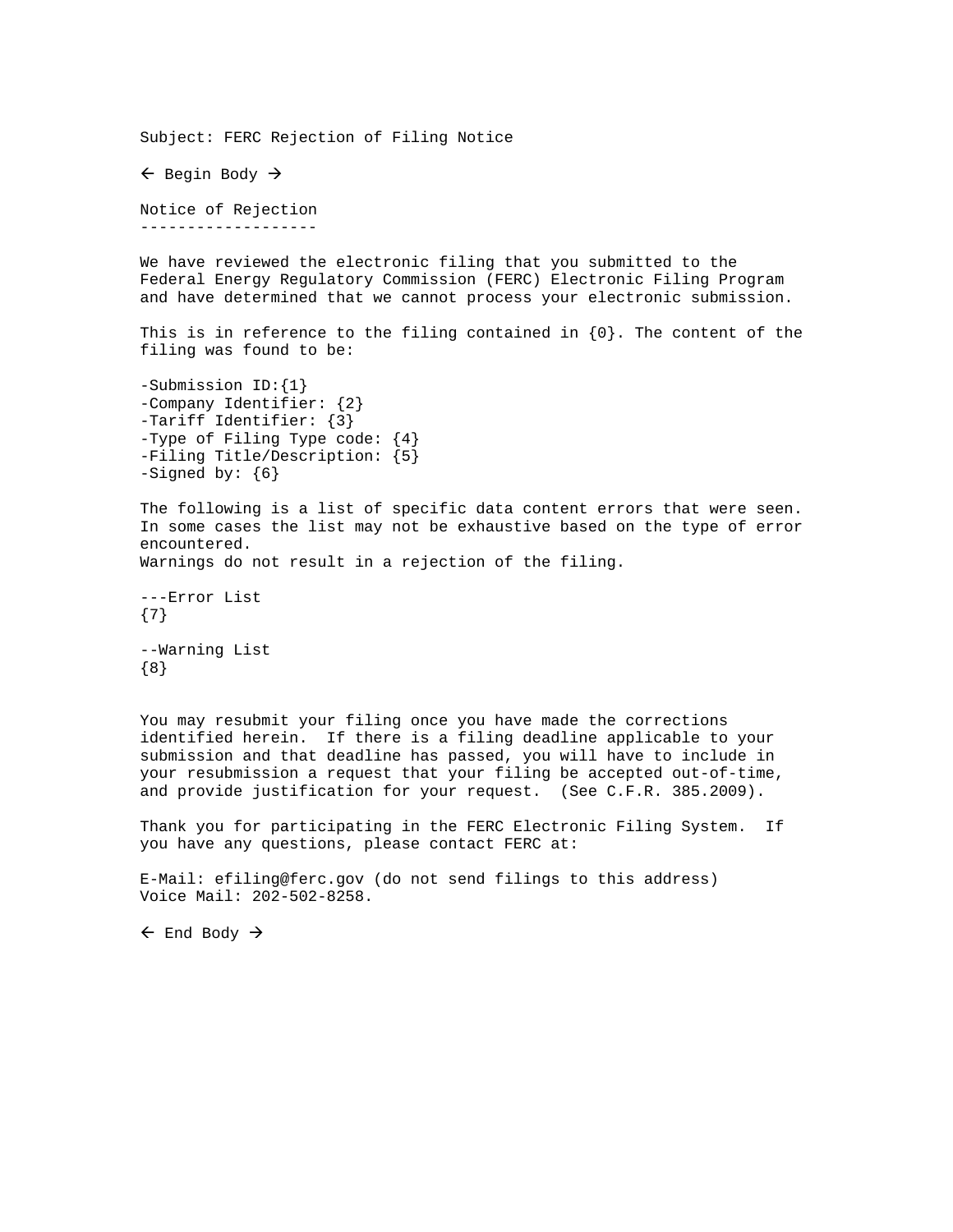Subject: SandBox FERC eTariff Validation  $\leftarrow$  Begin Body  $\rightarrow$ SandBox eTariff Validation -------------------------- This is to confirm the eTariff validation facility received the filing contained in  $\{0\}$ . The content of the filing was found to be: -Company Identifier: {1} -Filing Identifier: {2} -Tariff Identifier: {3} -Validation email: {4} -Filing Title/Description: {5} -Type of Filing code: {6} -Earliest proposed effective date: {7} -Time file received: {8} -Time file began processing: {9} -Number of Tariff Record Identifiers found in filing: {10} -Number of Attachment Documents found in filing: {11} The following is a list of specific data content errors that were seen. In some cases the list may not be exhaustive based on the type of error encountered. Errors - Result in rejection of the filing Warnings – Filing will be accepted for processing if no Errors ---Error List {12} Thank you for participating in the FERC Electronic Filing System. If you have any questions, please contact FERC at: E-Mail: efiling@ferc.gov (do not send filings to this address) Voice Mail: 202-502-8258.  $\leftarrow$  End Body  $\rightarrow$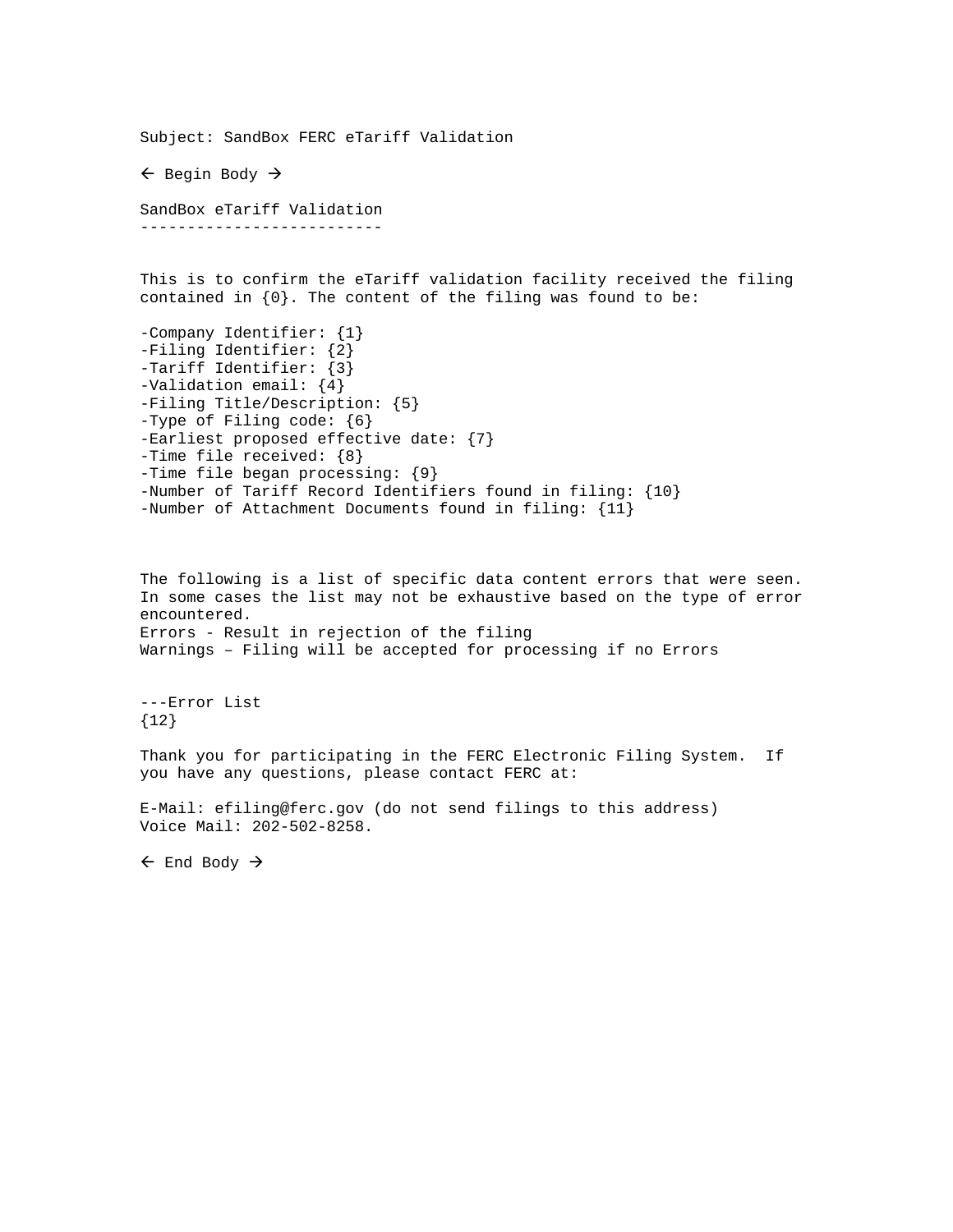Subject: FERC Acceptance for Filing in [DOCKETS]  $\leftarrow$  Begin Body  $\rightarrow$ Notification of Acceptance for Filing ------------------------------------- This is to notify that the FERC Office of the Secretary has accepted the following electronic submission for filing (Acceptance for filing does not constitute approval of any application or self-certifying notice): -Accession No.: -Docket(s) No.: -Filed By: -Signed By: - Filing Title: - Filing Description: - Type of Filing Code: - Earliest proposed effective date:

- Submission Date/Time:
- Filed Date:

Your submission is now part of the record for the above Docket(s) and available in FERC's eLibrary system at:

## Link to eLibrary document

If you would like to receive e-mail notification when additional documents are added to the above docket(s), you can eSubscribe by docket at:

## <http://foldev.ferc.gov/eSubscription.aspx>

There may be a 10 minute delay before the document appears in eLibrary.

Thank you again for using the FERC Electronic Filing System. If you need to contact us for any reason:

E-Mail: efiling@ferc.gov <mailto:efiling@ferc.gov> (do not send filings to this address) Voice Mail: 202-502-8258.

 $\leftarrow$  End Body  $\rightarrow$